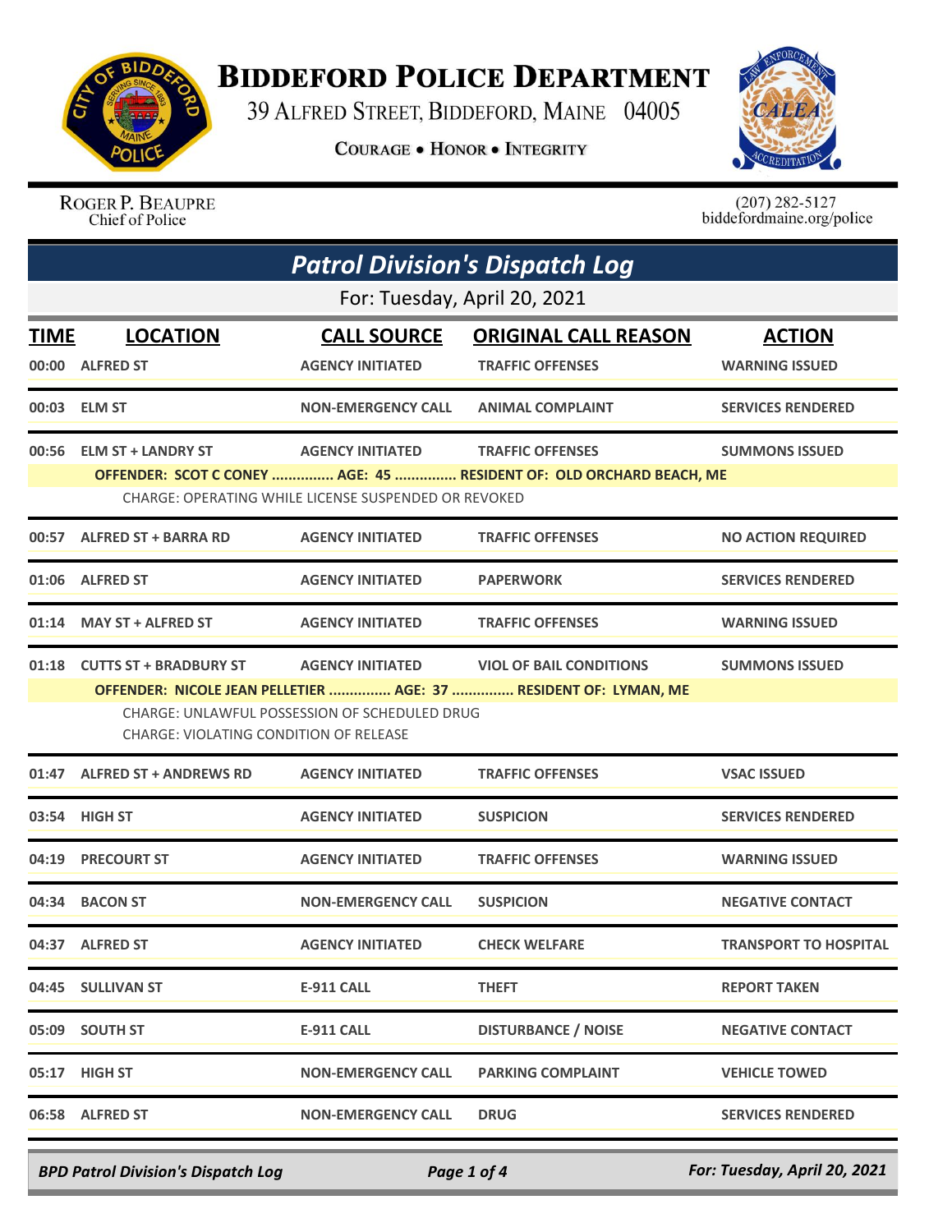| <b>TIME</b> | <b>LOCATION</b><br>07:25 WILSON ST                   | <b>CALL SOURCE</b><br><b>AGENCY INITIATED</b> | <b>ORIGINAL CALL REASON</b><br><b>PAPERWORK</b> | <b>ACTION</b><br><b>PAPERWORK NOT SERVED</b> |
|-------------|------------------------------------------------------|-----------------------------------------------|-------------------------------------------------|----------------------------------------------|
|             | 07:39 ALFRED ST                                      | <b>AGENCY INITIATED</b>                       | <b>TRAFFIC OFFENSES</b>                         | <b>VSAC ISSUED</b>                           |
|             | 07:54 ALFRED ST                                      | <b>NON-EMERGENCY CALL</b>                     | <b>WARRANT ARREST</b>                           | <b>NO ACTION REQUIRED</b>                    |
|             | 07:57 ALFRED ST                                      | <b>AGENCY INITIATED</b>                       | <b>TRAFFIC OFFENSES</b>                         | <b>WARNING ISSUED</b>                        |
|             | 08:16 ALFRED ST                                      | <b>AGENCY INITIATED</b>                       | <b>TRAFFIC OFFENSES</b>                         | <b>WARNING ISSUED</b>                        |
|             | 08:17 SOUTH ST                                       | <b>OTHER</b>                                  | <b>PAPERWORK</b>                                | <b>SERVICES RENDERED</b>                     |
|             | 08:27 ALFRED ST                                      | <b>AGENCY INITIATED</b>                       | <b>TRAFFIC OFFENSES</b>                         | <b>VSAC ISSUED</b>                           |
|             | 08:53 PRECOURT ST + CARVER ST                        | <b>AGENCY INITIATED</b>                       | <b>TRAFFIC OFFENSES</b>                         | <b>WARNING ISSUED</b>                        |
|             | 09:04 ELM ST                                         | <b>AGENCY INITIATED</b>                       | <b>TRAFFIC OFFENSES</b>                         | <b>WARNING ISSUED</b>                        |
|             | 09:14 ELM ST                                         | <b>AGENCY INITIATED</b>                       | <b>TRAFFIC OFFENSES</b>                         | <b>VSAC ISSUED</b>                           |
|             | 09:48 POOL ST + DECARY RD                            | <b>AGENCY INITIATED</b>                       | <b>TRAFFIC OFFENSES</b>                         | <b>WARNING ISSUED</b>                        |
|             | 10:02 FOREST ST                                      | <b>AGENCY INITIATED</b>                       | <b>TRAFFIC OFFENSES</b>                         | <b>WARNING ISSUED</b>                        |
| 10:16       | <b>LANDRY ST + HILL ST</b>                           | <b>AGENCY INITIATED</b>                       | <b>TRAFFIC OFFENSES</b>                         | <b>VSAC ISSUED</b>                           |
| 10:32       | <b>BACON ST</b>                                      | <b>AGENCY INITIATED</b>                       | <b>SEX OFFENDER COMPLIANCE CHK</b>              | <b>NEGATIVE CONTACT</b>                      |
|             | 10:37 BACON ST                                       | <b>AGENCY INITIATED</b>                       | <b>SEX OFFENDER COMPLIANCE CHK</b>              | <b>NEGATIVE CONTACT</b>                      |
|             | 10:42 SUMMER ST + FOSS ST                            | <b>NON-EMERGENCY CALL</b>                     | <b>PARKING COMPLAINT</b>                        | <b>SERVICES RENDERED</b>                     |
|             | 10:44 UNION ST + ELM ST                              | <b>NON-EMERGENCY CALL</b>                     | <b>PARKING COMPLAINT</b>                        | <b>SERVICES RENDERED</b>                     |
|             | 10:54 ALFRED ST + BIDDEFORD GATEW NON-EMERGENCY CALL |                                               | <b>ANIMAL COMPLAINT</b>                         | <b>NO ACTION REQUIRED</b>                    |
|             | <b>10:57 PIKE ST</b>                                 | <b>NON-EMERGENCY CALL</b>                     | <b>SUSPICION</b>                                | <b>SERVICES RENDERED</b>                     |
|             | 11:05 GRAHAM ST                                      | <b>AGENCY INITIATED</b>                       | <b>SEX OFFENDER COMPLIANCE CHK</b>              | <b>NEGATIVE CONTACT</b>                      |
|             | 11:05 ALFRED ST                                      | <b>AGENCY INITIATED</b>                       | <b>ANIMAL COMPLAINT</b>                         | <b>SERVICES RENDERED</b>                     |
|             | 11:09 GRAHAM ST                                      | <b>AGENCY INITIATED</b>                       | <b>SEX OFFENDER COMPLIANCE CHK</b>              | <b>NO VIOLATION</b>                          |
|             | 11:11 ALFRED ST                                      | <b>NON-EMERGENCY CALL</b>                     | <b>CHECK WELFARE</b>                            | <b>SERVICES RENDERED</b>                     |
|             | 11:35 PROSPECT ST                                    | <b>NON-EMERGENCY CALL</b>                     | FRAUD / SCAM                                    | <b>SERVICES RENDERED</b>                     |
|             | 11:49 ALFRED RD                                      | <b>AGENCY INITIATED</b>                       | <b>TRAFFIC OFFENSES</b>                         | <b>WARNING ISSUED</b>                        |

*BPD Patrol Division's Dispatch Log Page 2 of 4 For: Tuesday, April 20, 2021*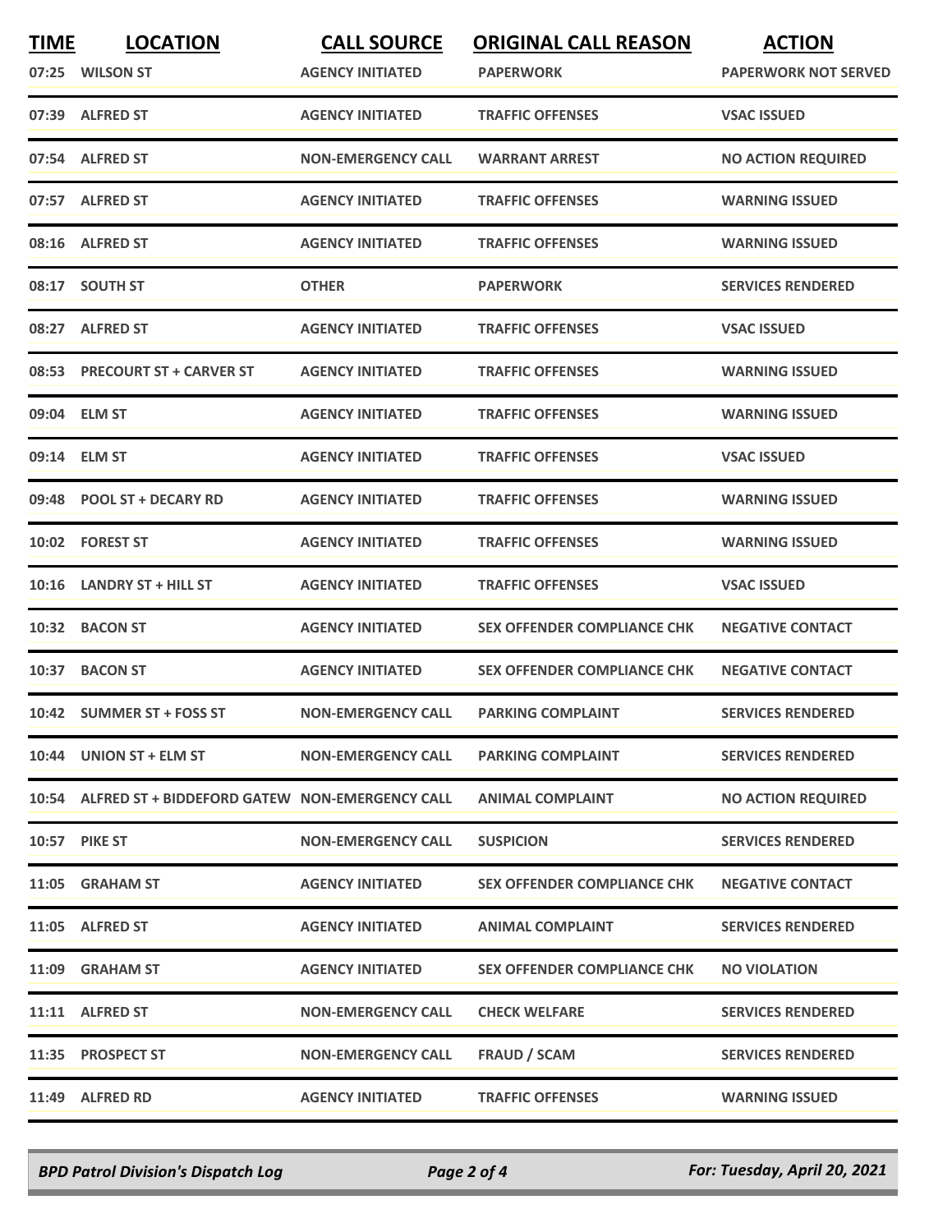| <b>TIME</b>                                          | <b>LOCATION</b>                                      | <b>CALL SOURCE</b>                | <b>ORIGINAL CALL REASON</b>                                         | <b>ACTION</b>                |
|------------------------------------------------------|------------------------------------------------------|-----------------------------------|---------------------------------------------------------------------|------------------------------|
|                                                      | 11:56 ALFRED ST                                      | <b>AGENCY INITIATED</b>           | <b>TRAFFIC OFFENSES</b>                                             | <b>VSAC ISSUED</b>           |
|                                                      | 11:56 ALFRED ST + BIDDEFORD GATEW NON-EMERGENCY CALL |                                   | <b>ANIMAL COMPLAINT</b>                                             | <b>REFERRED OTHER AGENCY</b> |
|                                                      | 12:10 PROSPECT ST                                    | <b>E-911 CALL</b>                 | <b>TRESPASSING</b>                                                  | <b>SERVICES RENDERED</b>     |
|                                                      | 12:11 ALFRED ST                                      | <b>AGENCY INITIATED</b>           | <b>TRAFFIC OFFENSES</b>                                             | <b>VSAC ISSUED</b>           |
|                                                      | 12:30 ANDREWS RD                                     | <b>E-911 CALL</b>                 | 911 MISUSE                                                          | <b>NO ACTION REQUIRED</b>    |
|                                                      | 12:41 ALFRED ST                                      | <b>WALK-IN AT STATION</b>         | <b>PAPERWORK</b>                                                    | <b>SERVICES RENDERED</b>     |
| 12:43                                                | <b>HORRIGAN CT</b>                                   | <b>WALK-IN AT STATION</b>         | <b>PAPERWORK</b>                                                    | <b>SERVICES RENDERED</b>     |
|                                                      | 12:44 POMERLEAU ST                                   | <b>E-911 CALL</b>                 | <b>VEHICLE CRASH - FIRE / EMS</b>                                   | <b>SUMMONS ISSUED</b>        |
|                                                      |                                                      |                                   | OFFENDER: KENDRA JOAN SOUTHARD  AGE: 28  RESIDENT OF: BIDDEFORD, ME |                              |
|                                                      | <b>CHARGE: OPERATE VEHICLE WITHOUT LICENSE</b>       |                                   |                                                                     |                              |
|                                                      | 12:47 HILL ST                                        | <b>AGENCY INITIATED</b>           | <b>TRAFFIC OFFENSES</b>                                             | <b>WARNING ISSUED</b>        |
|                                                      | 13:08 BELMONT AVE                                    | <b>NON-EMERGENCY CALL</b>         | <b>BURGLARY OF A MOTOR VEHICLE</b>                                  | <b>REPORT TAKEN</b>          |
|                                                      | 14:05 MEDICAL CENTER DR                              | <b>NON-EMERGENCY CALL</b>         | <b>ARTICLES LOST/FOUND</b>                                          | <b>REPORT TAKEN</b>          |
|                                                      | 14:37 SACO FALLS WAY                                 | <b>NON-EMERGENCY CALL</b>         | <b>CHECK WELFARE</b>                                                | <b>REPORT TAKEN</b>          |
|                                                      | 14:51 SACO FALLS WAY                                 | <b>NON-EMERGENCY CALL</b>         | <b>ANIMAL COMPLAINT</b>                                             | <b>REFERRED OTHER AGENCY</b> |
|                                                      | 15:30 CENTER ST                                      | <b>NON-EMERGENCY CALL</b>         | <b>SUSPICION</b>                                                    | <b>NEGATIVE CONTACT</b>      |
|                                                      | 15:45 ALFRED ST                                      | <b>WALK-IN AT STATION</b>         | <b>PAPERWORK</b>                                                    | <b>SERVICES RENDERED</b>     |
|                                                      | 16:17 POOL ST + KEELY WAY                            | <b>AGENCY INITIATED</b>           | <b>TRAFFIC OFFENSES</b>                                             | <b>WARNING ISSUED</b>        |
|                                                      | 17:14 COLUMBUS WAY                                   | <b>AGENCY INITIATED</b>           | <b>PAPERWORK</b>                                                    | <b>NEGATIVE CONTACT</b>      |
|                                                      | 17:43 PEARL ST                                       | <b>E-911 CALL</b>                 | 911 MISUSE                                                          | <b>DISPATCH HANDLED</b>      |
|                                                      | 17:52 RIDGEVIEW DR                                   | E-911 CALL                        | 911 MISUSE                                                          | <b>SERVICES RENDERED</b>     |
|                                                      | 18:20 HILL ST + FALL ST                              | AGENCY INITIATED TRAFFIC OFFENSES |                                                                     | <b>SUMMONS ISSUED</b>        |
|                                                      |                                                      |                                   | OFFENDER: ZATARA KAYLA LUNT  AGE: 18  RESIDENT OF: PORTLAND, ME     |                              |
| CHARGE: OPERATING WHILE LICENSE SUSPENDED OR REVOKED |                                                      |                                   |                                                                     |                              |
|                                                      | 18:25 ALFRED ST                                      | <b>AGENCY INITIATED</b>           | <b>TRAFFIC OFFENSES</b>                                             | <b>WARNING ISSUED</b>        |
|                                                      | 18:39 FRANKLIN ST                                    | <b>NON-EMERGENCY CALL</b>         | <b>PARKING COMPLAINT</b>                                            | <b>NEGATIVE CONTACT</b>      |
|                                                      | 19:41 ALFRED ST                                      | <b>AGENCY INITIATED</b>           | <b>PAPERWORK</b>                                                    | <b>SERVICES RENDERED</b>     |

*BPD Patrol Division's Dispatch Log Page 3 of 4 For: Tuesday, April 20, 2021*